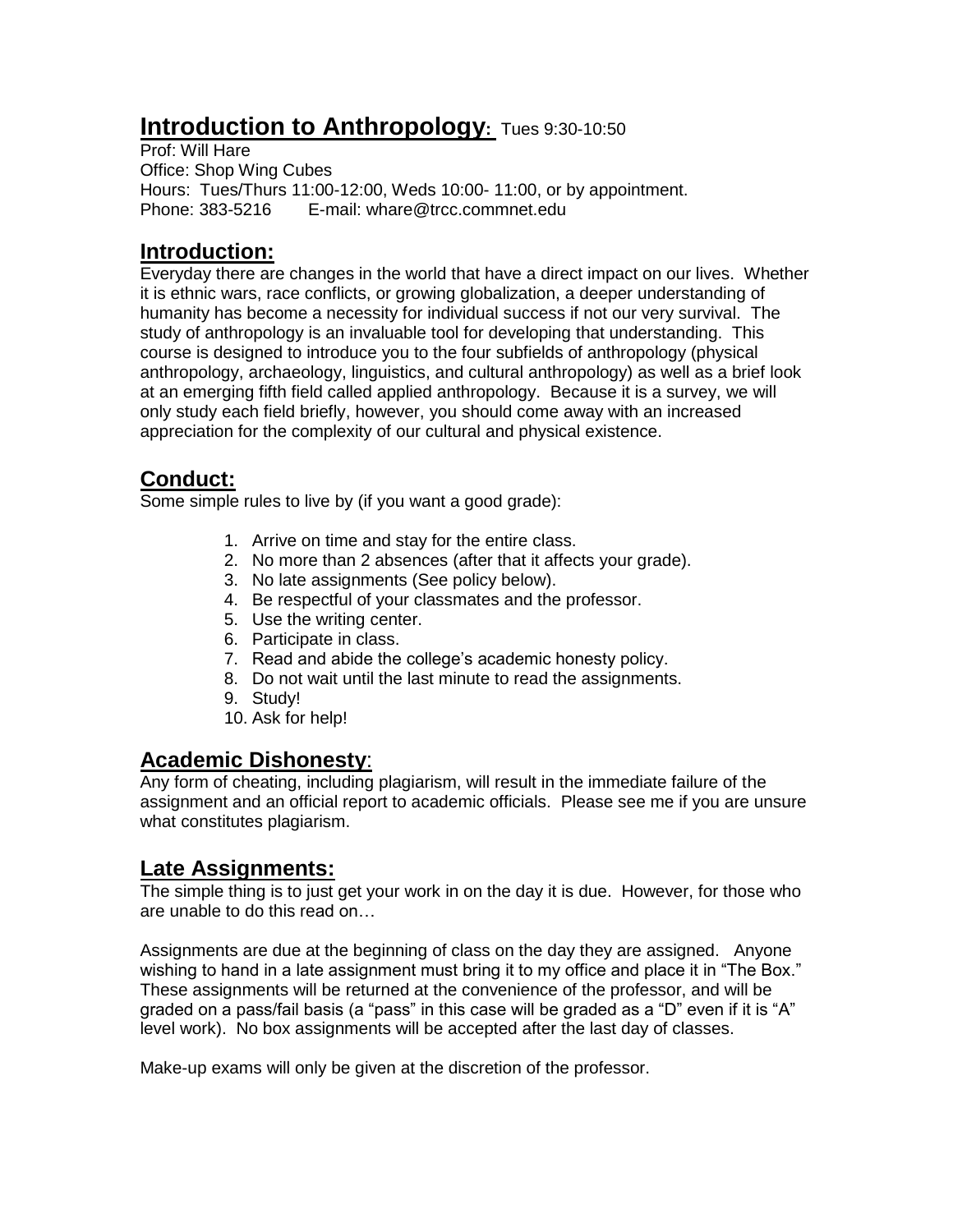# **College Withdrawal Policy:**

A student who finds it necessary to discontinue a course MUST complete a withdrawal form obtained from the Registrar's Office. Students may withdraw from class anytime during the first ten weeks of the semester without obtaining permission of the instructor. After that period, a student wishing to withdraw must obtain written authorization of the instructor to receive a "W" grade for the course. Students who fail to properly withdraw, and discontinue coming to class, will be assigned an "F" grade. Eligibility for refund of tuition is based upon date of withdrawal through the registrar's office. Verbal withdrawals will not be accepted.

# **Learning or Physical Disabilities:**

If you have a disability that may require classroom or test-taking modifications, please see me as soon as possible.

#### **Required Texts:**

Introducing Anthropology: An Integrated Approach, 3rd Ed. Annual Editions: Anthropology 07/08 Articles on Library Reserve

# **Assignments and Grading**

#### **5 Lab Exercises (50% of your final grade)**

We will complete a lab exercise for each of the five subfields of anthropology. For each lab you will write a 2-3 page report including a summary of your data and some critical analysis or response. Further details will be provided on a separate hand out.

## **Weekly Reading Discussion Guides (20% of final grade)**

Each week you will complete a discussion guide form that reflects your understanding and questions pertaining to the reading assignments. These will be due on Thursdays. These responses will count as your quiz and class discussion grades.

#### **Two Exams (30% of final grade)**

You will be given a mid-semester and end-of-semester take home essay exam. The questions will be given to you in advance so that you can begin preparing your answers as the semester progresses.

# **There are no "make ups" for the lab exercises. Make up exams may be scheduled at the discretion of the professor and only in the case of dire emergencies.**